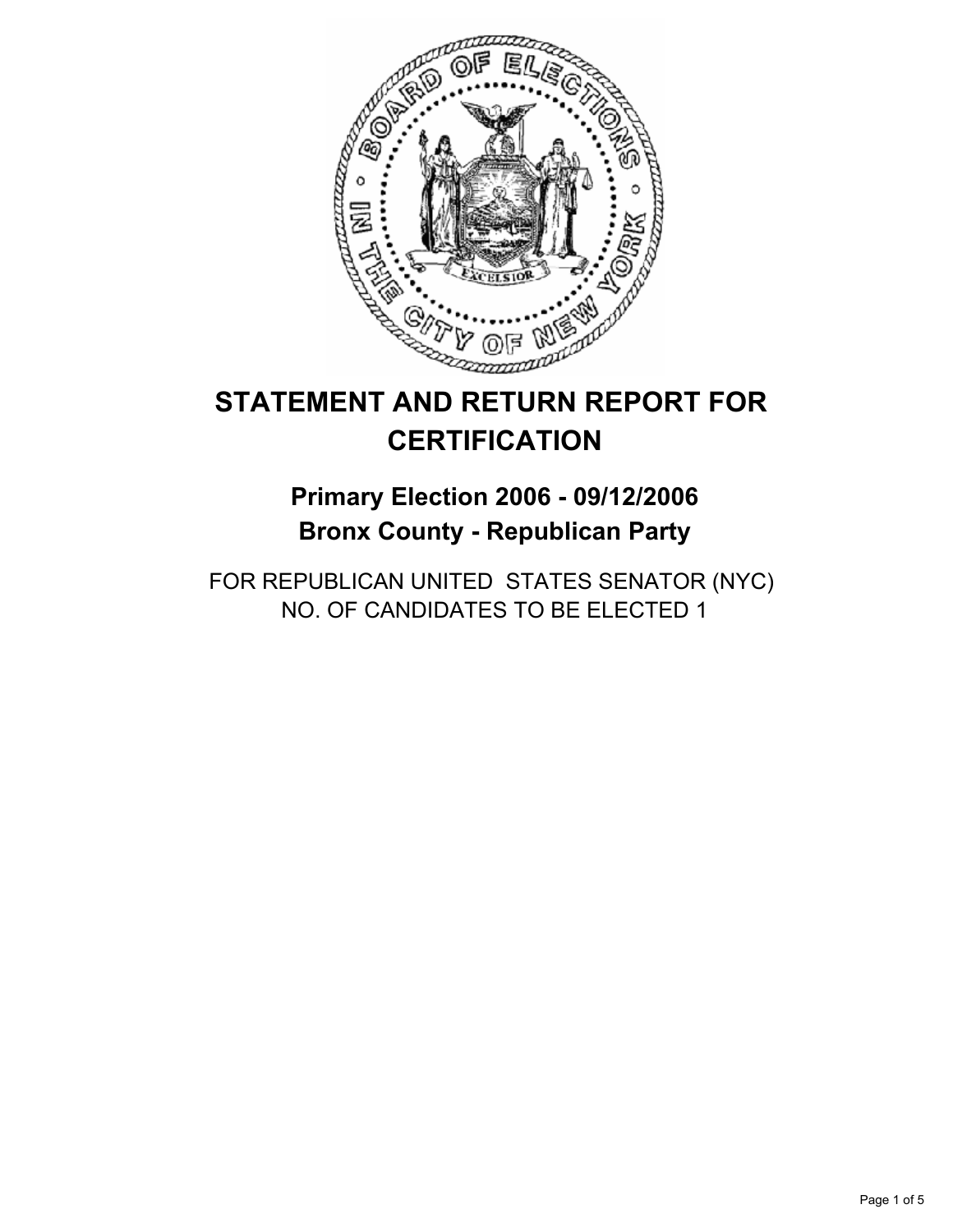

## **ASSEMBLY DISTRICT 76**

| 10 |
|----|
| າ  |
| ◠  |
| 43 |
| 54 |
| 97 |
|    |

#### **ASSEMBLY DISTRICT 77**

| <b>TOTAL VOTES</b>      | 72 |
|-------------------------|----|
| JOHN SPENCER (WRITE-IN) | רי |
| <b>JOHN SPENCER</b>     | 40 |
| K T MCFARLAND           | 30 |
| AFFIDAVIT               |    |
| FEDERAL                 |    |
| ABSENTEE/MILITARY       | g  |
| <b>EMERGENCY</b>        |    |

## **ASSEMBLY DISTRICT 78**

| <b>EMERGENCY</b>        |    |
|-------------------------|----|
| ABSENTEE/MILITARY       | 9  |
| <b>FEDERAL</b>          | 6  |
| <b>AFFIDAVIT</b>        |    |
| K T MCFARLAND           | 36 |
| <b>JOHN SPENCER</b>     | 62 |
| JOHN SPENCER (WRITE-IN) |    |
| <b>TOTAL VOTES</b>      | 99 |

### **ASSEMBLY DISTRICT 79**

| <b>EMERGENCY</b>          |    |
|---------------------------|----|
| ABSENTEE/MILITARY         | 10 |
| FEDERAL                   |    |
| AFFIDAVIT                 |    |
| K T MCFARLAND             | 25 |
| <b>JOHN SPENCER</b>       | 31 |
| CHARLES BARNON (WRITE-IN) |    |
| ERIC STEPHEN (WRITE-IN)   |    |
| TOTAL VOTES               | 58 |

#### **ASSEMBLY DISTRICT 80**

| <b>TOTAL VOTES</b>  | 276 |
|---------------------|-----|
| <b>JOHN SPENCER</b> | 190 |
| K T MCFARLAND       | 86  |
| AFFIDAVIT           |     |
| <b>FEDERAL</b>      | ິ   |
| ABSENTEE/MILITARY   | 47  |
| <b>EMERGENCY</b>    |     |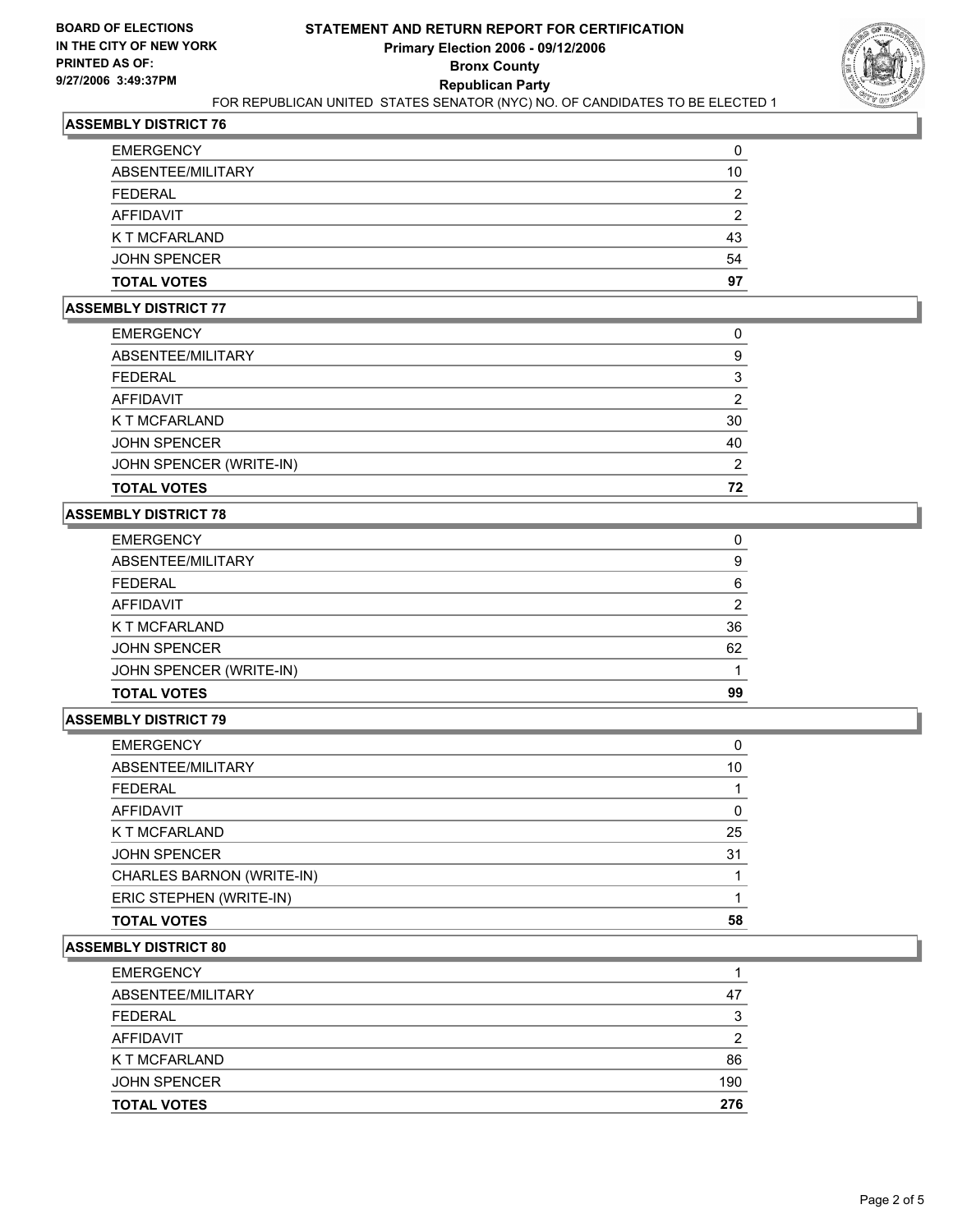

## **ASSEMBLY DISTRICT 81**

| <b>EMERGENCY</b>                  |     |
|-----------------------------------|-----|
| ABSENTEE/MILITARY                 | 49  |
| <b>FEDERAL</b>                    | 8   |
| <b>AFFIDAVIT</b>                  | 3   |
| K T MCFARLAND                     | 98  |
| <b>JOHN SPENCER</b>               | 231 |
| HILLARY RODHAM CLINTON (WRITE-IN) |     |
| LINDSAY GRAHAM (WRITE-IN)         |     |
| <b>TOTAL VOTES</b>                | 331 |

## **ASSEMBLY DISTRICT 82**

| <b>TOTAL VOTES</b>  | 401 |
|---------------------|-----|
| <b>JOHN SPENCER</b> | 275 |
| K T MCFARLAND       | 126 |
| AFFIDAVIT           |     |
| FEDERAL             |     |
| ABSENTEE/MILITARY   | 78  |
| <b>EMERGENCY</b>    | b   |

## **ASSEMBLY DISTRICT 83**

| <b>EMERGENCY</b>    |    |
|---------------------|----|
| ABSENTEE/MILITARY   | 23 |
| <b>FEDERAL</b>      | ິ  |
| AFFIDAVIT           |    |
| K T MCFARLAND       | 32 |
| <b>JOHN SPENCER</b> | 48 |
| <b>TOTAL VOTES</b>  | 80 |

#### **ASSEMBLY DISTRICT 84**

| <b>EMERGENCY</b>     |    |
|----------------------|----|
| ABSENTEE/MILITARY    | 6  |
| <b>FEDERAL</b>       |    |
| <b>AFFIDAVIT</b>     |    |
| <b>K T MCFARLAND</b> | 26 |
| <b>JOHN SPENCER</b>  | 32 |
| <b>TOTAL VOTES</b>   | 58 |

## **ASSEMBLY DISTRICT 85**

| <b>EMERGENCY</b>    |    |
|---------------------|----|
| ABSENTEE/MILITARY   |    |
| <b>FEDERAL</b>      |    |
| AFFIDAVIT           |    |
| K T MCFARLAND       | 21 |
| <b>JOHN SPENCER</b> | 33 |
| DR. KING (WRITE-IN) |    |
| <b>TOTAL VOTES</b>  | 55 |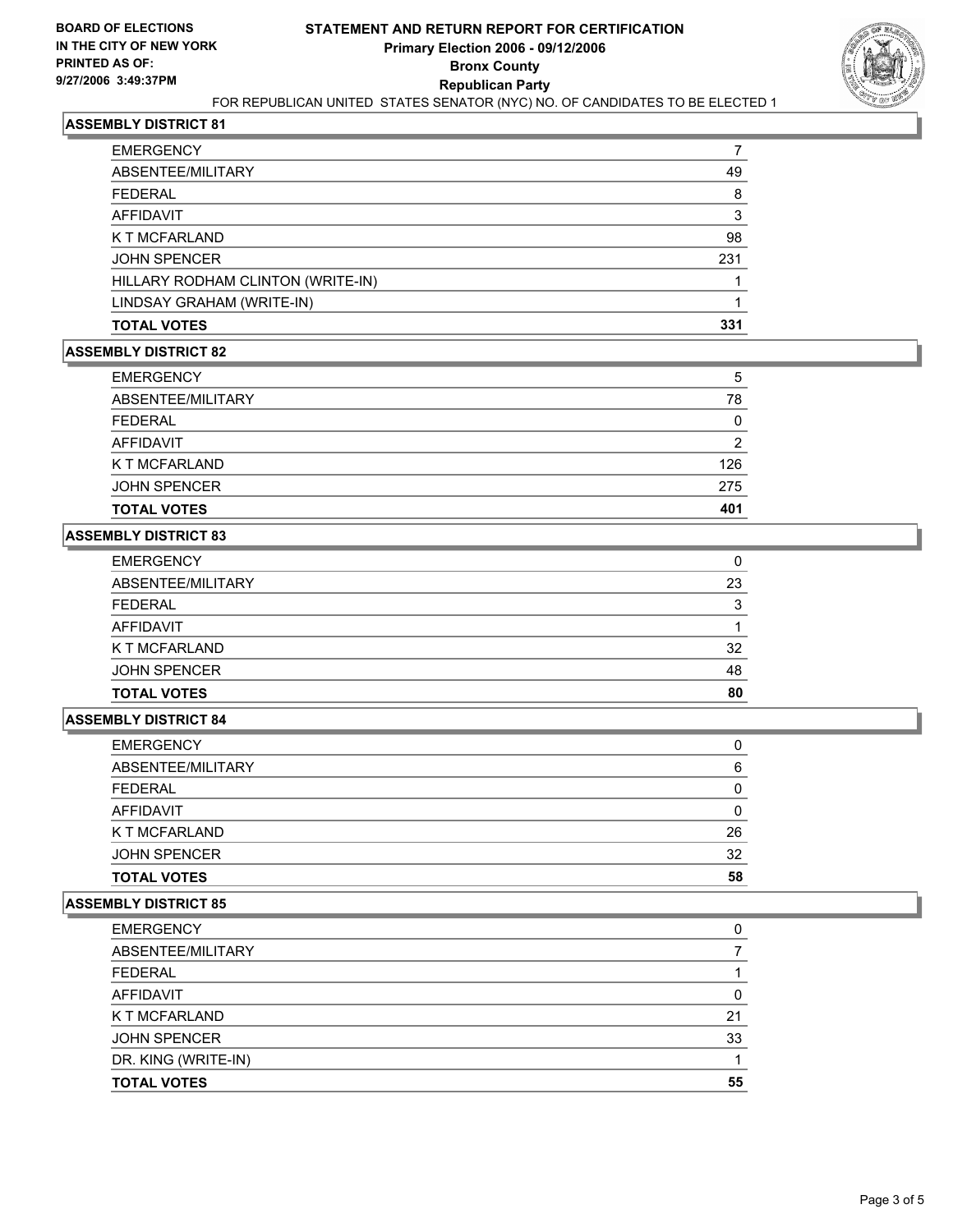

## **ASSEMBLY DISTRICT 86**

| <b>TOTAL VOTES</b>         | 73 |
|----------------------------|----|
| HILLARY CLINTON (WRITE-IN) |    |
| <b>JOHN SPENCER</b>        | 43 |
| K T MCFARLAND              | 29 |
| AFFIDAVIT                  |    |
| <b>FEDERAL</b>             |    |
| ABSENTEE/MILITARY          | 10 |
| <b>EMERGENCY</b>           |    |